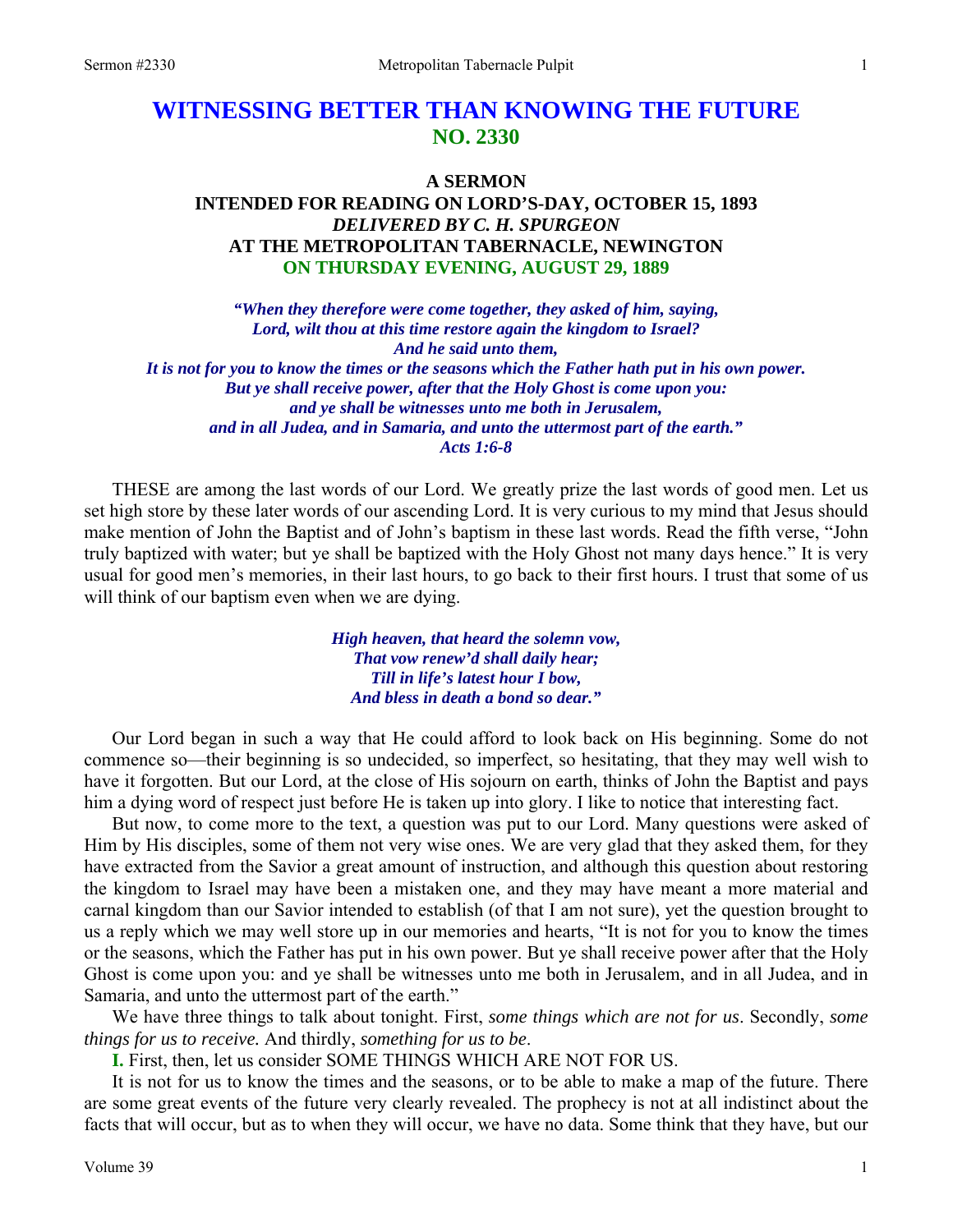Lord here seems to say that we do not know the times and the seasons, and that it is not for us to know them.

I pass no censure upon brethren who think that, by elaborate calculations, they find out what is to be in the future. I say that I pass no censure, but time has passed censure of the strongest kind upon all their predecessors. I forget how many miles of books interpreting prophecy there are in the British Museum, but I believe it amounts to miles, all of which have been disproved by the lapse of time.

Some of the writers were wonderfully definite—they knew within half-an-hour when the Lord would come. Some of them were very distinct about all the events—they had mapped them all within a few years. The men who wrote the books, happily for themselves, had mostly died before the appointed time came. It is always wise to pitch on a long period of prophecy, that you may be out of the way if the thing does not come off—and they mostly did so. There were very few of them who lived to suffer the disappointment which would certainly have come to them through having fixed the wrong date.

I let time censure their mistake. God forgave it, for they did it with a desire for His glory. The bulk of them were most sincere students of the Word, and herein are a lesson to us, even though they were mistaken in their calculations. But beloved, it is not for you to know the times and the seasons.

First, *it is not proper for you*. It is not your work. You are not sent into the world to be prophets you are sent into the world to be witnesses. You do not come here to be prognosticators of the events of tomorrow about yourself, or about your children, or about your friends, or about the nations of the earth. A veil hangs between you and the future. Your prayer is to be, "Thy kingdom come. Thy will be done in earth, as it is in heaven."

You are told to look for the coming of your Lord and to stand in perpetual expectation of His return, but to know the time when He will come is no part of your office. You are servants who are to look for your Lord, who may come at cock-crowing, or at midday, or at midnight. Keep you always on the tiptoe of expectation. It would be wrong for you to profess that you need not watch until such-and-such a time, for He would not come until such a date arrived.

As it is not proper for you, so it *is not profitable for you*. What would you be the better if you could make a map of all that is yet to be? Suppose it were revealed to you tonight, by an angel—in what respect would it alter your conduct for tomorrow? In what way would it help you to perform the duties which your Master has enjoined upon you?

I believe that it would be a very dangerous gift—you would be tempted to set yourself up as an interpreter of the future. If men believed in you, you would become eminent and notable, and you would be looked upon with awe. The temptation would be to become a prophet on your own account, to head a new sect, to lead a new company of men to believe in yourself. I say that that would be the temptation.

For my part, I would rather not know any more than my Lord pleases to reveal to me—and if He did reveal all the future to me, I would feel like the prophets who spoke of "the burden of the LORD." Neither would it ensure your salvation to be able to foretell the future, for Balaam was a great prophet, but he was a great sinner—he was an arch-rebel although he was an arch-divine.

Nor do I know that by foretelling the future you would convince your fellow men, for Noah told them that the world would be destroyed by the flood. He could give them a very accurate account of the time when the rain would descend and yet they were not converted by his preaching, neither did they come into the ark. Those truths which God has revealed you must accept for yourselves and proclaim to others—they are profitable for all purposes and sufficient for your work—but the future is known only to God.

And as it is not proper or profitable, so *it is not possible for you* to know the times and the seasons. You may study as you will and pray as you please, but the times and the seasons are not committed to you. Our Lord, as man, spoke of one great event of which He did not know the time, "Of that day and that hour knoweth no man, no, not the angels which are in heaven, neither the Son, but the Father." He does not say that now that He has risen from the dead, but He seems to hint that He did not know so as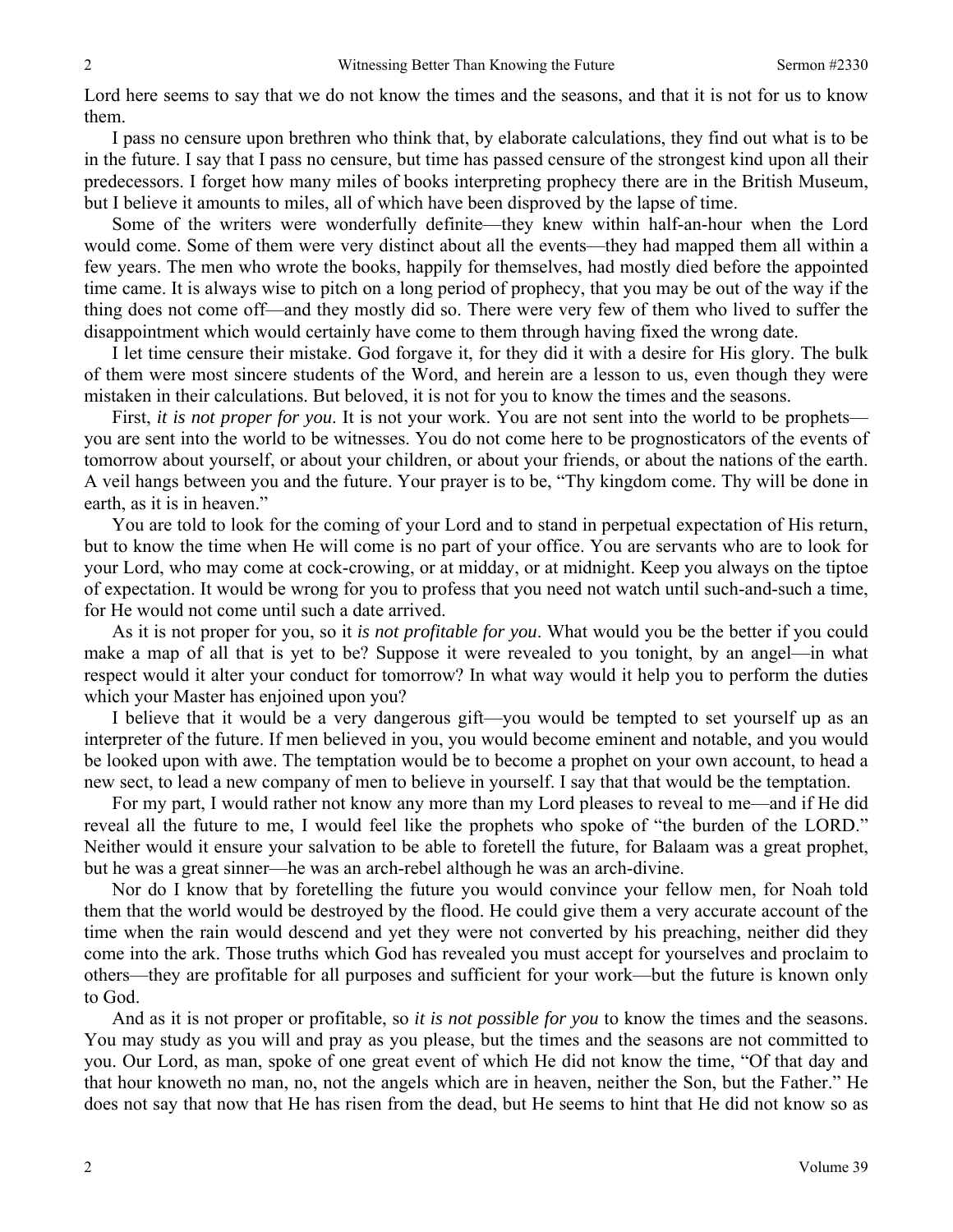to tell His disciples. He must keep secret, even from them, that "which the Father hath put in his own power."

Notice, next, dear friends, that it *is not good for you* to know the times and the seasons. That is what the Savior means when He says, "It is not for you to know." For, first, it would distract your attention from the great things of which you have to think. It is enough for your mind to dwell upon the cross and the coming glory of your Lord. Keep these two things distinctly before you and you need not puzzle your brains about the future.

If you knew that something important was going to happen very speedily, you might be full of consternation and do your work in a great hurry. You might be worked up into a frenzy that would spoil all your service. Or if there was a long time to elapse before the great event, you might feel the indifference of distance.

If our Lord were not to come for another hundred years, and He may not, we cannot tell—then we might say, "My Lord delayeth his coming," and so we might begin to sleep, or to play the wanton. It is for our good to always stand in this condition—knowing that He is coming, knowing that He will reign, knowing that certain great events will certainly transpire, but not knowing the exact times and seasons when those events are to be expected.

But there is something *better* than knowing the times or the seasons—*it is good for us to know that they are in the Father's power*, *"*which the Father has put in his own power." The events will come to pass, then, in due time. The future is all in God's hands. No prophecy will lack its mate. No Word of God will fall unfulfilled to the ground.

Possess your souls in patience—the things that are foretold are sure to happen. "Though the vision tarry, wait for it; because it will surely come, it will not tarry." I am persuaded that God never is before His time, but He never is too late. He never failed to keep tryst with His people to the tick of the clock. The future is in the Father's power.

And especially let it be remembered that it is in His power as our Father. He must arrange it rightly. He must arrange it in infinite love to us. It cannot be that, in some dark hour yet to come, He will forget us. He is our Father—will He forget His children? If the times could be in my hand, how earnestly would I pray that Christ would take them into His hand, or that the Father would take away from me the dangerous power and wield it all Himself! Did we not sing just now,

#### *"All my times are in Thy hand, All events at Thy command"?*

The time of birth, the time of the new birth, the time of a sore trial, the time of the death of your beloved one, the time of your sickness, and how long it shall last—all these times must come, and last, and end as shall please your Father. It is for you to know that your Father is at the helm of the ship and therefore it cannot be wrecked. It may rock and reel to and fro, but since He rules the waves, the vessel will not have one more tossing than His infinite love permits. Let us, then, not seek to unroll the map of the future, but calmly say,

> *"My God, I would not long to see My fate with curious eyes, What gloomy lines are writ for me, Or what bright scenes arise,"*

but just leave it all with God. The Father has it in His hands and there we wish it to be.

So much concerning some things which are not for us.

**II.** And now, secondly, there are SOME THINGS FOR US TO RECEIVE.

The Savior said to the eleven that they were to wait at Jerusalem till they had received power by the Holy Ghost coming upon them. This is what we want—we want the Holy Ghost. We often speak about this, but in truth, it is unspeakable—the power of the Holy Ghost—mysterious, divine. When it comes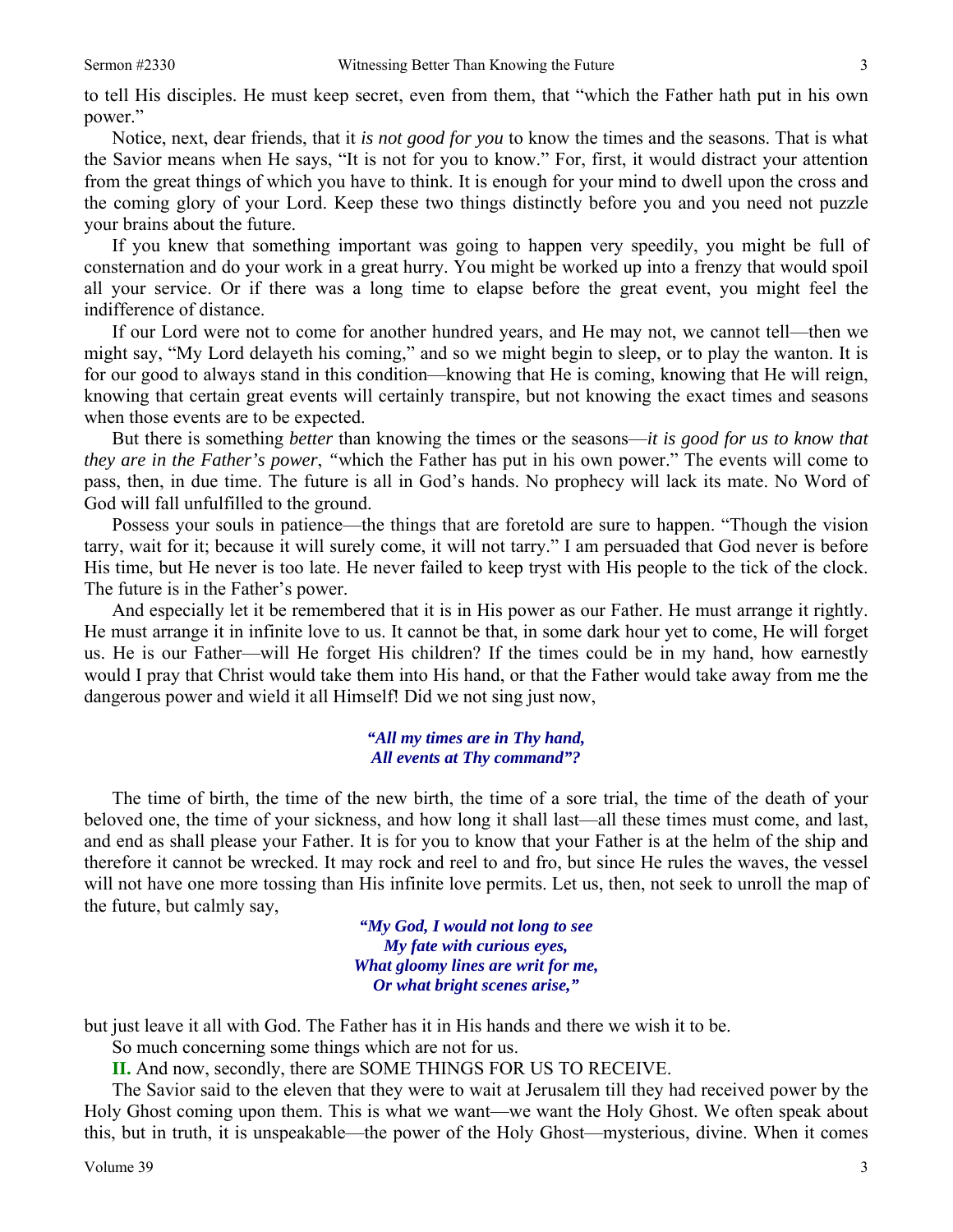upon a man, he is bathed in the very essence of the deity. The atmosphere about him becomes the life and power of God. There is an old proverb that knowledge is power—Christ has taken away the knowledge that is not power. He said, "It is not for you, child; it is not for you." But He gives you the knowledge that is power, or rather, that power which is better than all knowledge, the power of the Holy Spirit.

Gotthold, in his parables, speaks of his little child who wanted to come into his room, but he was doing something there which he did not wish the child to see, and so he went on with his work, when, to his horror and surprise, he found that his child had in some way climbed up outside the window and was standing on the sill trying to look in to see what his father was doing—hazarding his life in the attempt. You may guess that it was not long before that child was taken down with a pat and something more, to teach him not to pry into his father's secrets.

It is so with some of us—we need just a little pat and perhaps more than that, to keep us from looking into things that do not belong to us. We may be comforted even if we do not know the times and the seasons, for we may get something vastly better, namely, the Holy Spirit to give us real power for our life-work.

The Holy Spirit gives to His people power which may be looked at from different points. He gave to some of them, in the olden times, *miraculous power*, and they went forth, having received the Spirit of God, to do great signs and wonders in the name of Christ. If you have not that, you may hope to have *mental power*. The Holy Spirit does not educate us, or give us culture after the common method of men, and yet there is an inner education and a higher culture which is much more to be desired, which comes from Him.

He leads us into all truth. He makes us feel the force of truth. He gives us a grip of truth. He writes truth upon the heart. He applies it to the understanding. Many a man has become quick of understanding in the fear of the Lord, who was very slow of understanding in other respects. The Holy Spirit takes the fool and makes him know the wonders of redeeming love. It is amazing how persons of very scanty gifts and very small attainments, have, nevertheless, become wise toward God—their mental faculties being quickened with regard to heavenly things in a very remarkable manner.

The power of the Spirit is also, in part, *moral power*. He gives to men qualities that make them strong and influential over their fellow men. He imparts dauntless courage, calm confidence, intense affection, burning zeal, deep patience, much-enduring perseverance. Many other hallowed influences besides these are graces of the Spirit of God which form in men a moral power exceedingly useful and exceedingly forcible. I have known men who have been slow of speech and who have exhibited very few gifts, who have, nevertheless, been very strong men in our assemblies, true pillars of the church, for piety is power and grace is power.

Besides that, there is a more secret, subtle power still, *spiritual power*, wherein, in the spiritual world, a man is made a prince with God, and has power with God, and learning how to prevail with God for men, he catches the art of prevailing with men for God. He is first a wrestler alone by Jabbok. Then he becomes a wrestler in the midst of the host of sinners, conquering them for Christ, taking them captive in the name of the Most High. Power in prayer is the highest form of power, and communion with God is power, and holiness, above all things, is a great power among the sons of men.

This spiritual power makes a man influential, in a sense very different from that in which the world uses the word, "influential"—a disgraceful use of the word. We need men who have influence in the most divine sense—men who, somehow or other, cast a spell over their fellow men. In their presence, men cannot do what they are accustomed to do elsewhere. When these men are in any company, they check sin without a word, they incite to righteousness almost without a sentence. They carry everything before them, not by might, nor by power, but by the Spirit of the Lord who dwells in them.

Have I not seen some, decrepit and bedridden, yet ruling a house and influencing a parish? Have I not seen some tottering old woman who, nevertheless, has been a very queen in the circle in which she moved? Have I not seen some poor, humble rustic from the plow who, nevertheless, has worn a coronet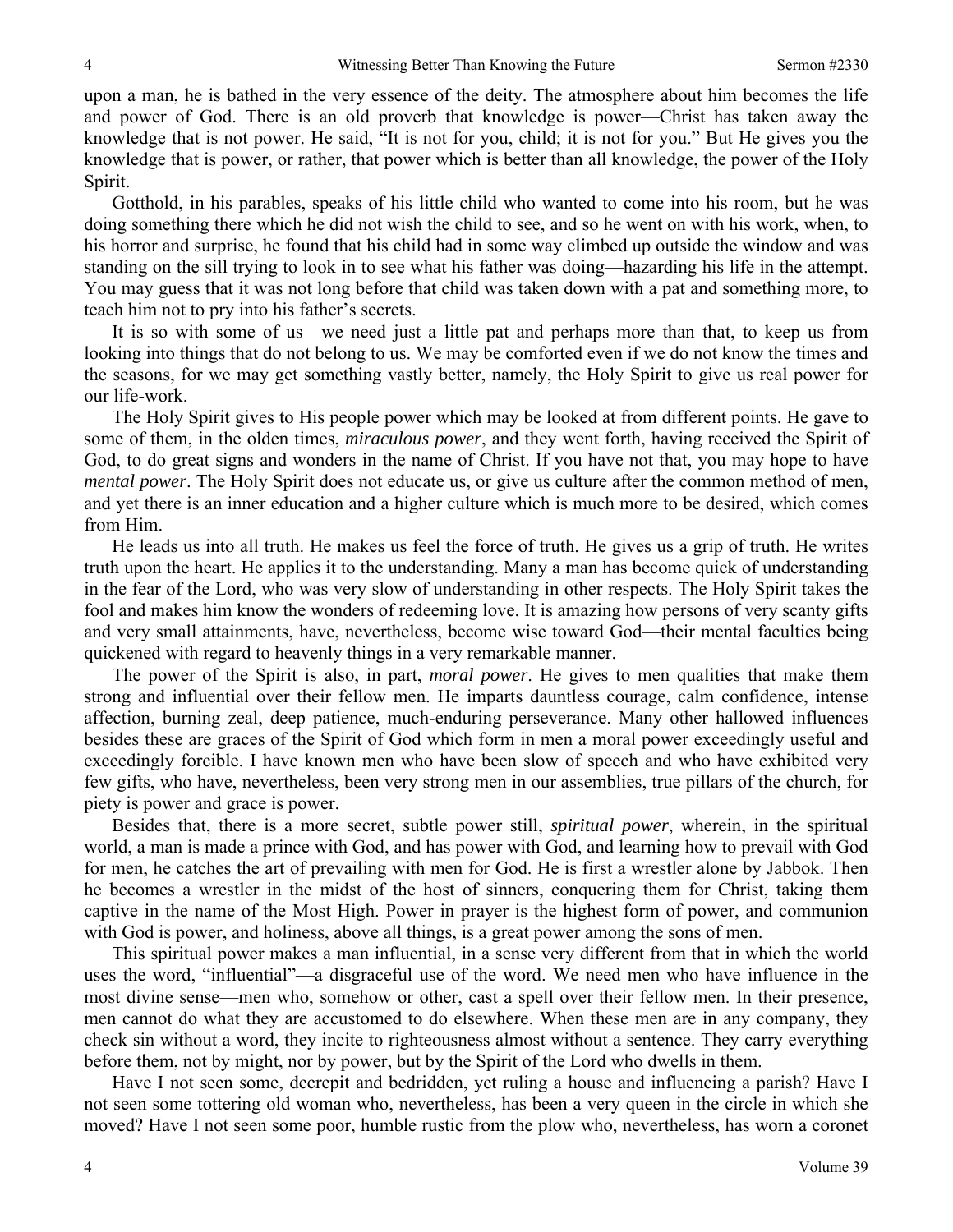in the midst of his fellow men by the holiness of his life and the spiritual power that God the Holy Ghost had imparted to him?

Now, beloved, I have not time to fully describe this endowment. I have only mentioned one or two points in which it is seen, but this endowment is what we need before we can do anything for Christ. Do you always think enough of this? The teacher prepares her lesson, but does she also prepare herself by seeking the power of the Holy Spirit? The minister studies his text, but does he ask for a baptism of the Holy Ghost? I am afraid that this spiritual qualification, the most essential of all, is frequently overlooked. Then, the Lord have mercy upon us!

The soldier had better go to battle without sword or rifle—the artilleryman had better wheel up his gun without powder or shot, than that we should attempt to win a soul until first of all the Holy Spirit has given us power. Power must go with the Word that is preached or taught if any large result is to follow and that power must first be in the man who speaks that Word.

For this power the disciples were to wait. The world was dying, hell was raging, yet they must tarry at Jerusalem till they had that power. Impetuous Peter must hold His tongue, and loving John must be quiet and must commune in secret with his Master. None of them must go out into the street or stand in the temple to proclaim the words of this life. They must stop till God should see fit to pour out his Spirit upon them.

And I would to God that sometimes we could be quiet, too. It were better to be dumb than to speak only in the power of our own spirit. It were better to lay the finger on the lip than to begin to talk before our message has been burnt into us by the Holy Ghost. Wait for the live coal from off the altar to blister your lip, for then only can you speak with power when you yourself have felt the fire of the Spirit.

**III.** Now we pass on to the third point, which is a very important practical one, SOMETHING FOR US TO BE.

If you are a disciple of Christ, you are not to look into the times and the seasons which the Father has put in His own power. You are to receive the Spirit of God and then there is something for you to be. Did you expect me to say that then there *is something for you to do*? Well, there is a great deal for you to do, but the text says, "Ye shall be witnesses*,*" not "Ye shall act as witnesses" only, but "Ye *shall be* witnesses."

Every true Christian should, in his own proper person, be a witness for his Lord. "Here I stand" says he, "myself a proof of what my Lord can do. I, His servant, saved by Him, and renewed by Him, washed in His blood, it is I who, while I live, whether I speak or not, am a monument of His love, a trophy of His grace." "Ye shall be witnesses unto me."

Dear friends, we are to be *witnesses of what Christ has done*. If we have seen Christ. If we believe in Christ, let us tell it honestly. These apostles had a great deal to tell. They had been with Christ in private. They had seen His miracles. They had heard His choicest and more secret words. They had to go and bear witness to it all.

And you, who have been let into the secrets of Christ, you who have communed with Him more closely than others, you have much to tell. Tell it all, for whatever He has said to you in the closet, you are to proclaim upon the housetop. You are to witness what you have seen, and tasted, and handled concerning your Lord.

You are to *witness to what He has revealed*, to make known to others the doctrine that He preached or taught by His apostles. Mind that you do not tell any other. You are not sent to be "an original thinker," to make up a Gospel as you go along—you are a witness, that is all, a retailer of Christ's truth, and you miss the end of your life unless you perpetually witness, and witness, and witness to what you know of Him, and to what you have learned from Him. Let this be your prayer and your resolve,

> *"Give me Thy strength, O God of power! Then let winds blow, or thunders roar, Thy faithful witness will I be—*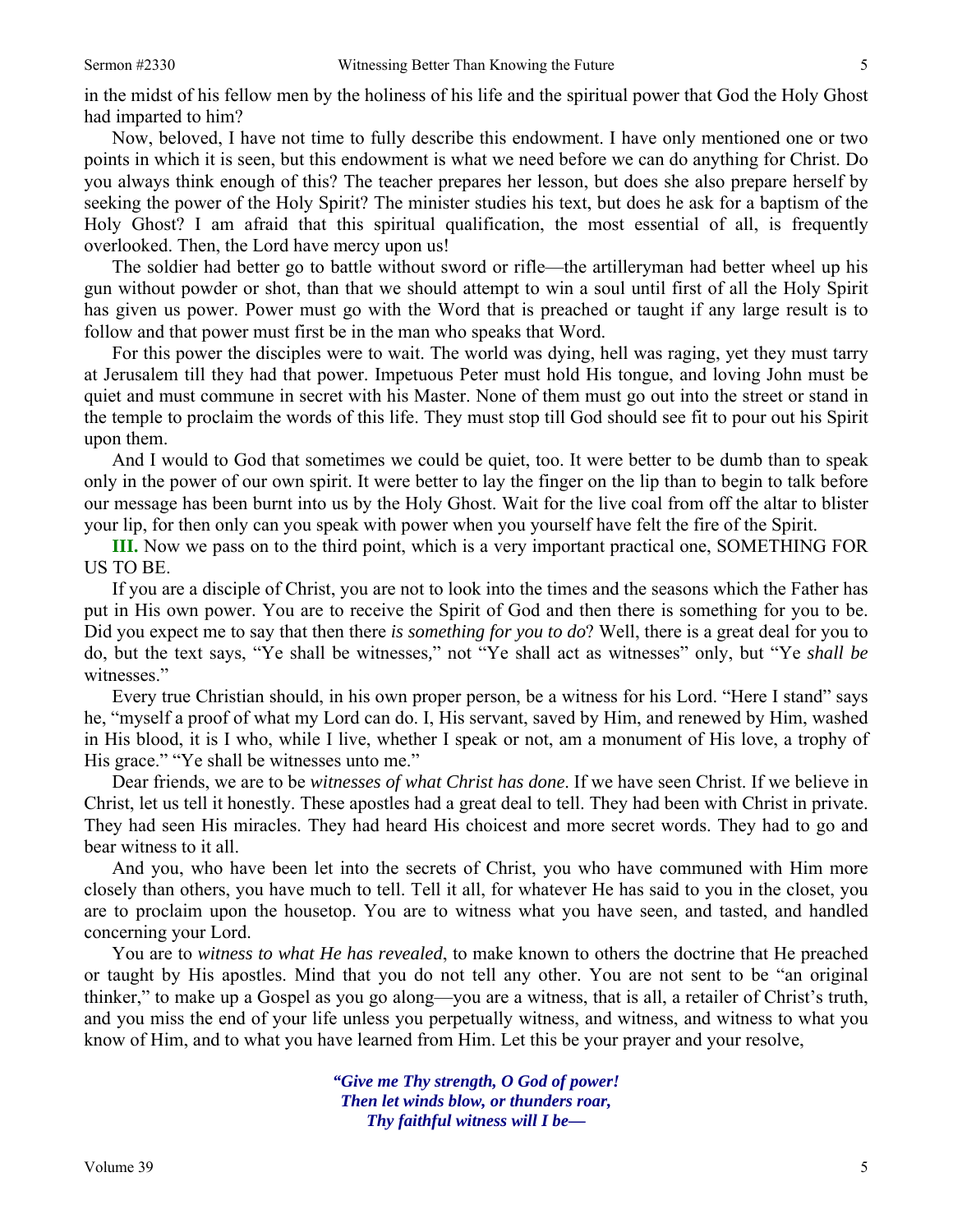#### *'Tis fixed—I can do all through Thee."*

You are to *witness to what you have experienced concerning Christ*. Now, what is that? I will just run over this witness, feeling that there are many hundreds of dear friends here tonight who could bear the same testimony and who will do so as they have opportunity.

First, I beg to say to all present here tonight that the Lord Jesus Christ can remove despair and every form of spiritual distress. He did so for me. I was full of darkness, the shadow of death was upon me, and I found no comfort till I heard that blessed text, "Look unto me, and be ye saved, all the ends of the earth." I looked unto Him and was lightened and my face was not ashamed—and I am here tonight to bear witness that a load was thus taken from me, which I could not get rid of in any other way—and my midnight was, in a single moment, turned into the blaze of midday.

Neither have I ever gone back to that darkness, nor have I again had reason to cry, "Woe is me that ever I was born." No, there is, in the name of Jesus a balm for every mental wound, a relief for all the agony of a tortured spirit. I am sure of it. I am not saying to you what I have merely heard from other people, but what I have myself felt, and there are many here who can endorse my testimony that there is no relief to a sinner's aching heart like that which Jesus brings. I wish that you would all prove this truth for yourselves, but at any rate, we are witnesses that it is so.

And next, our Lord Jesus is a great transformer of character. I do not like to speak of myself, but I will speak of many a man whom I know. He came into this Tabernacle a drunk, a swearer, a lover of unholy pleasures, and while the Word was preached, the Lord broke him down and melted his heart. Now he hates what once he loved, and as to those pursuits which were once distasteful to him, so that he cursed and swore at the very mention of them, or at least poured ridicule upon others who loved them, he now loves them himself, and it is a wonder to himself to find himself where he now is. He never dreamt of being what he is. Ask his wife whether there is a change in him. Ask his little children whether there is a change in him. Ask his workmates. Ask his employer—ask anybody, and they will all say, "He is not the same man."

The Lord Jesus Christ has turned everything upside down with him. It was the wrong way up before and so He has put it all right. He can turn the lion into a lamb, the raven into a dove, and He has done so to many of our friends who are sitting in this house tonight, as they would willingly bear witness. Oh, if there are any here tonight, who would learn the way of righteousness and quit the paths of sin, let them believe my testimony which comes not out of feigned lips! "I speak the truth in Christ and lie not." The Lord is able to transform character in a very wonderful way. He has done it for many of us, and if you believe in Him, He will do it for you, also.

Next, we should like to bear witness to the sustaining power of Christ under temptation. After being saved, we have been tempted and we are men of like passions with others. I speak for my sisters as well as for my brothers here. We have all been tempted and we have been well nigh thrown back to our old condition—but when we have fled to Christ and trusted in Him, our feet have stood firm, even upon the brink of the precipice. We have passed through fire and water by way of trial and temptation and yet we stand, for Christ is able to guard us even from stumbling, and to present us faultless before the presence of His glory with exceeding joy.

We are not talking to you of things that we have dreamt. O sirs, we would not like to tell some of you how we have been tempted, how hard it has gone with us, how we have been saved by the skin of our teeth, but saved we have been, to the praise of God's mighty grace. Let His name be praised forever and ever. That is our witness. If you would be kept from temptation, come and trust Him, too.

We wish also to say that the Spirit of God coming from Christ moves men to high and noble thoughts. Selfishness no longer rules the man who believes in Christ—he loves his fellow men, he desires their good, he can forgive them if they persecute him, he can lay down his life for them. Have we not had many who have gone forth among the heathen and laid down their lives for Christ?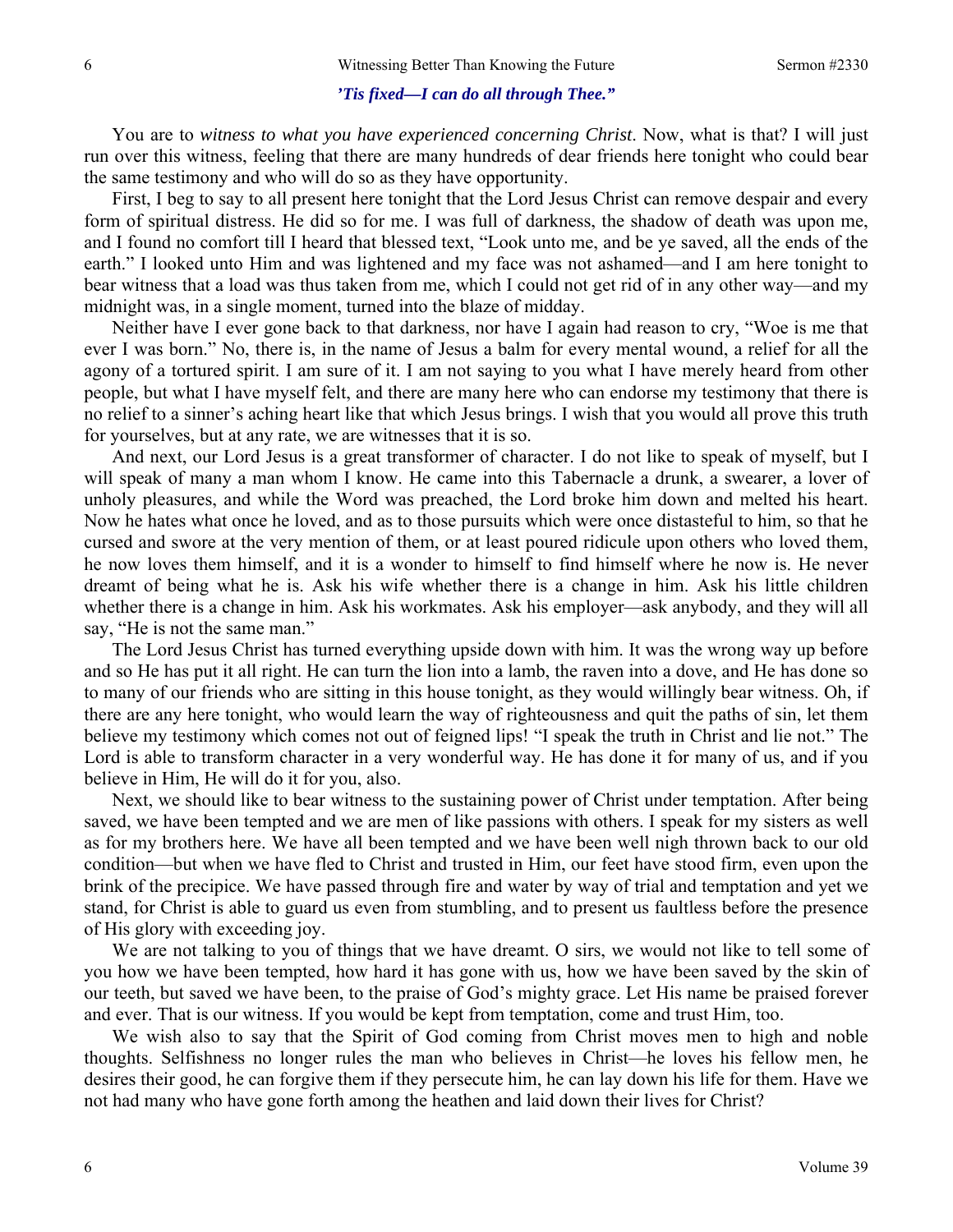I was speaking with a brother from the Congo on Monday, and I spoke of the many deaths there, and he said, "Yes, it looks a sad thing that so many missionaries should die, but sir," he added, "that is the first thing that we have done in Africa that is really hopeful. I have often heard the natives say to me, 'These men must believe a true religion or else they would not come here to die for us poor black men.' Men begin to believe this new kind of evidence. The blood of the missionary becomes the seed of the church."

I do not doubt that it is so and beloved, if you and I can live wholly and alone for Christ, if we can live nobly, if we can get out of ourselves, if we can rise superior to worldly advantages, and prove that we believe all we say, we shall convince our fellow men of the truth of our religion. This is what the Holy Spirit would have us to be, and we desire to obey His promptings more and more.

#### *"Holy Spirit, dwell in me. I, myself, would holy be."*

I will not detain you many minutes more, but I must bear my testimony to the supporting power of Christ in the time of trouble. There are many here who would have been in the asylum, in their time of trial, if it had not been that they could carry their grief to Christ. There are some of us who are not strangers to very acute pain and to a long continuance of it, too—and we have found no comfort in the world like going to our Lord when racked with anguish and torn with pain. There is a power about Him to charm us into joy, when everything would drive us to distress, and almost to despair.

And specially, I want to bear my witness, not, of course, a personal one, but that of an observer, as to the power of our holy religion in the hour of death. I have been at many deathbeds. I have seen many Christians just about to die. There it is that the power of our holy religion comes in. How calm, how resigned—sometimes how triumphant, how ecstatic—is the frame of mind of the departing believer! I never heard one of them regret that he was a Christian.

In times when men sift what they have done and believed—and when they tell no lies, for the naked truth comes up before them—I have heard them glory in belonging to Christ and in resting in Him. But I have never heard them regret that they did so. Our religion is not all of the future—it is not a thing that dreams concerning the world to come. It gives us present joy, present strength, present comfort, and we commend it to you most heartily, for this is our duty, to be witnesses for Christ.

There are some who can give their evidence-in-chief, but the pity is that, when they come to be cross-examined, when they get among the ungodly in the world, they make a mess of it. The Lord have mercy upon some who come in among us, and even profess to know Christ and do not—it is their lie that taints the testimony of the true in the judgment of mankind!

Be you the more zealous to overbear their treachery by your consistency. Be you the more full of integrity, and stern truthfulness, and boundless love, to make up for these wounds which your Lord receives so often in the house of His friends.

May the Spirit of God rest upon you, beloved in the Lord, and may you hear your Master say to you, "Ye shall be witnesses unto me"! Amen.

# **EXPOSITIONS BY C. H. SPURGEON**

### *LUKE 4:16-30; 9:57-62 AND MATTHEW 28:16-20*

We will read three short passages of Scripture, all relating to Christ's service. The first concerns the ministry of the Lord Jesus Himself.

**Luke 4:16-19.** *And he came to Nazareth, where he had been brought up: and, as his custom was, he went into the synagogue on the sabbath day, and stood up for to read. And there was delivered unto him*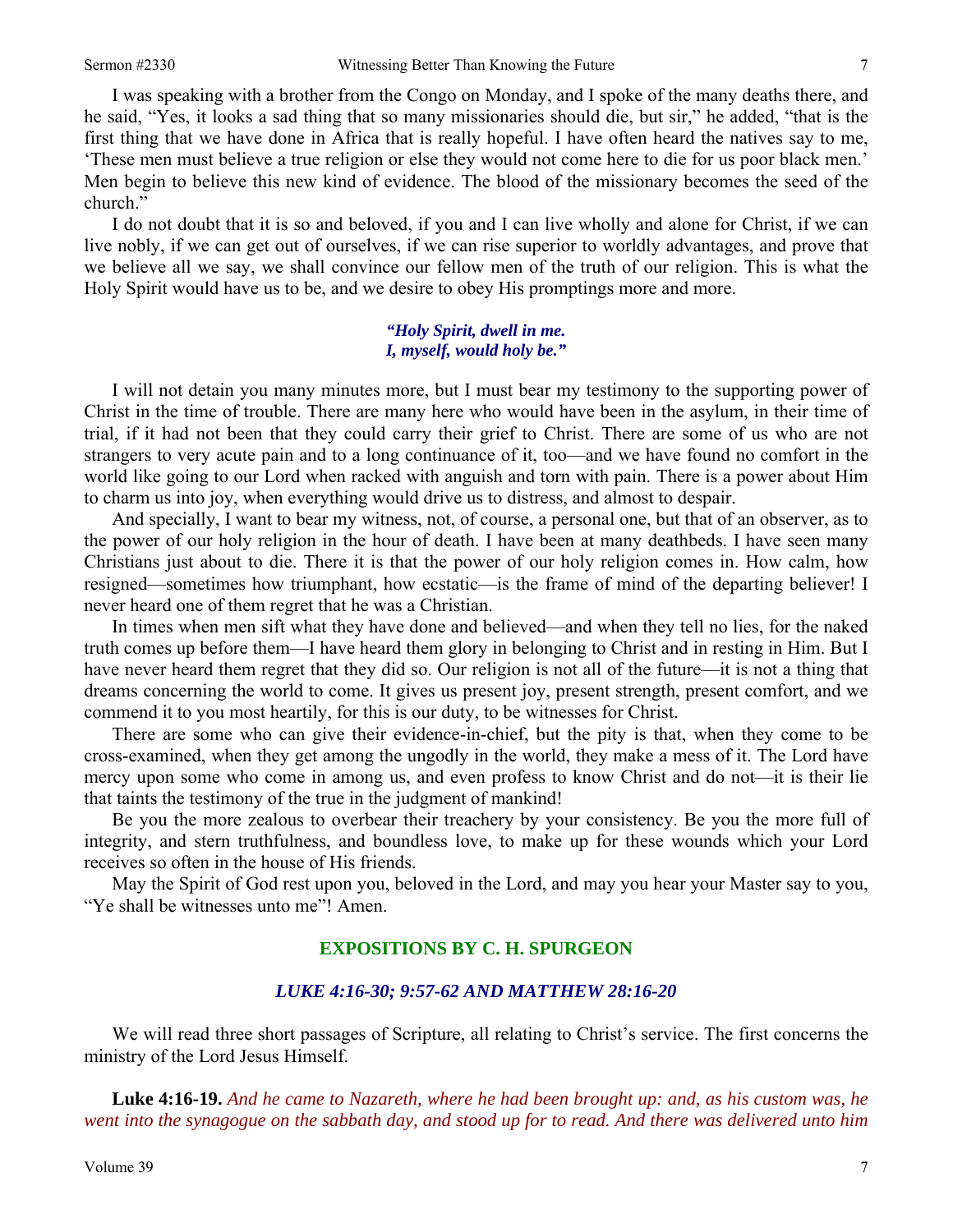*the book of the prophet Esaias. And when he had opened the book, he found the place where it was written, The Spirit of the Lord is upon me, because he hath anointed me to preach the gospel to the poor; he hath sent me to heal the brokenhearted, to preach deliverance to the captives, and recovering of sight to the blind, to set at liberty them that are bruised, to preach the acceptable year of the Lord.*

What a glorious passage! This was the text of Christ's whole ministry, not only of that day at Nazareth, but of all His life ever after.

**20.** *And he closed the book,—* 

Rolled up the sacred writing,—

**20.** *And he gave it again to the minister, and sat down.* 

Their practice was to sit down to speak, while the people usually stood to hear—a very good custom, indeed. If *we* did the same, perhaps we should have fewer of our hearers going to sleep.

**20-21.** *And he closed the book, and he gave it again to the minister, and sat down. And the eyes of all them that were in the synagogue were fastened on him. And he began to say unto them, This day is this scripture fulfilled in your ears.*

That is the way to preach—bring home the Scripture to the present time, show its application to everyday life, especially point out its connection with Christ, and prove how it is fulfilled and verified in His sacred person. Doubtless, Jesus said a great deal besides what is here recorded, but there were no shorthand writers there to take down every word He uttered.

**22.** *And all bare him witness, and wondered at the gracious words which proceeded out of his mouth. And they said, Is not this Joseph's son?*

There! Did it matter whose son Jesus was? Yet, in order to abate the force and even the blessedness of divine truth, men turn their thoughts to the Speaker rather than to what He says. How foolish!

**23.** *And he said unto them, Ye will surely say unto me this proverb, Physician, heal thyself: whatsoever we have heard done in Capernaum, do also here in thy country.*

"Begin at home, work miracles here. You are the Son of the carpenter who lives here—now, do some wonderful work among us."

**24-26.** *And he said, Verily I say unto you, No prophet is accepted in his own country. But I tell you of a truth, many widows were in Israel in the days of Elias, when the heaven was shut up three years and six months, when great famine was throughout all the land; but unto none of them was Elias sent, save unto Sarepta, a city of Sidon, unto a woman that was a widow.*

Elijah did not feel bound to labor always among the Jews, but he went right to Sidon, to a heathen woman, and he sojourned with the widow in the faraway country. God is a Sovereign. He can save whom He wills and He will exercise that sovereignty and bless some of those who appear to be most hopeless, and to have the least signs of good about them, and to be the farthest removed from the means of grace.

**27.** *And many lepers were in Israel in the time of Eliseus the prophet; and none of them was cleansed, saving Naaman the Syrian.*

Only the stranger and foreigner was cured of the disease of leprosy—another instance of divine sovereignty. Men do not like this doctrine of sovereignty. They are willing to have a god if he is not God—they do not mind believing in a god who is not King and who does not do as He wills with His own. They believe in free will, they say. Yes, yes, free will for everybody but God! Man is to be the god of man and of God, too, according to the talk of some.

But this is the thunder from the divine throne, "I will have mercy on whom I will have mercy, and I will have compassion on whom I will have compassion." Blessed is he who humbly bows his head and says, "Be it so, my Lord!" Absolute power cannot be in better hands than in those of the God of love.

**28.** *And all they in the synagogue, when they heard these things, were filled with wrath,—* 

They were at first very pleased to have a promising young Preacher out of their own town and they said, one to another, "Did not He speak well?" Now they have changed their note—He has been too faithful for them. He has exalted God instead of man, and now they are filled with wrath.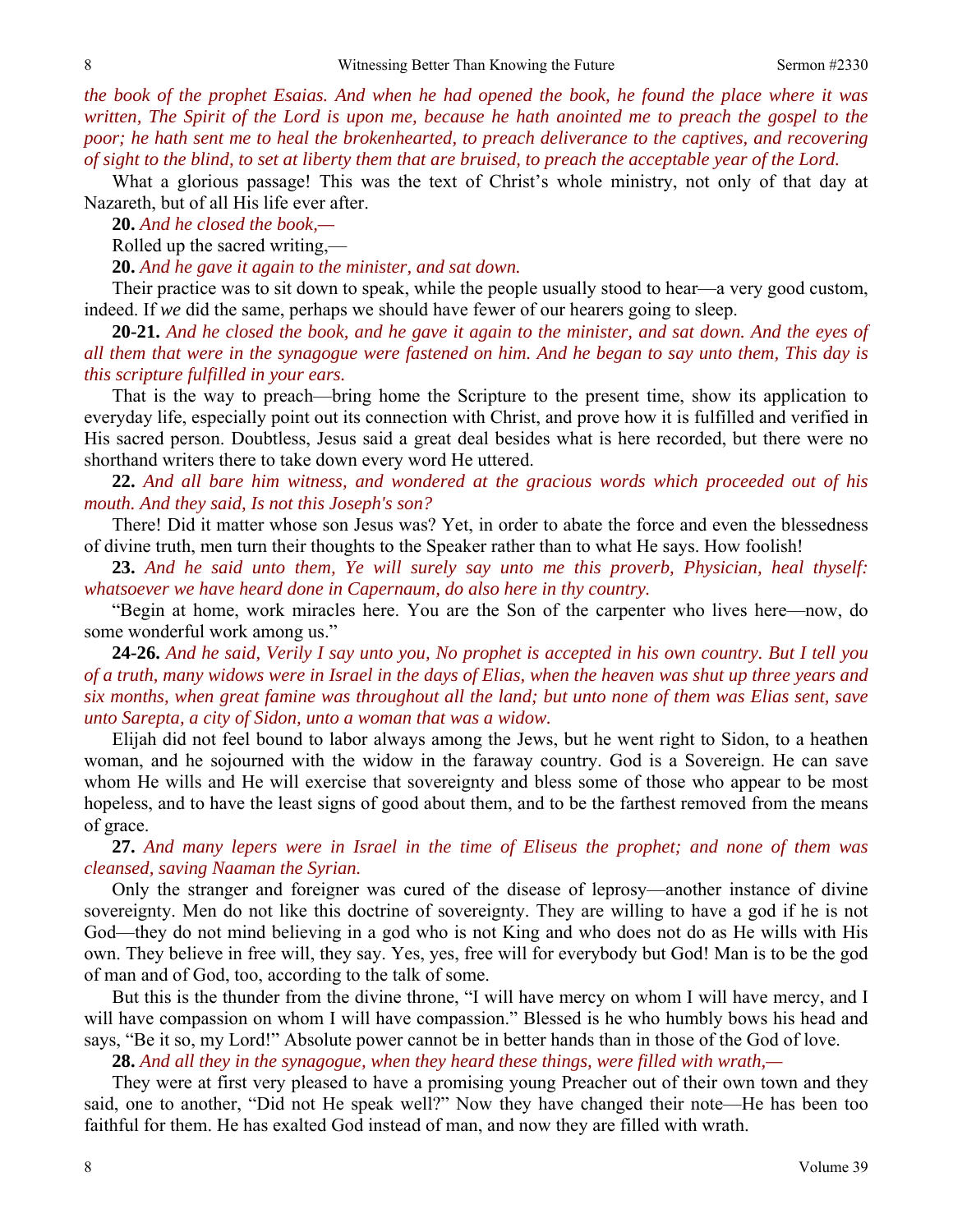**29-30.** *And rose up, and thrust him out of the city, and led him unto the brow of the hill whereon their city was built, that they might cast him down headlong. But he passing through the midst of them went his way,—*

With that holy calm in which He always dwelt, with wondrous self-possession, He passed through the midst of them and escaped their malice.

Now let us read what Christ says to those who would be His followers. Turn to—

**Luke 9:57.** *And it came to pass, that, as they went in the way, a certain man said unto him, Lord, I will follow thee whithersoever thou goest.*

He was a volunteer, but his zeal was too hot to hold out long. He had never fully known what following Christ meant, so he came forward without a thought.

**58.** *And Jesus said unto him, Foxes have holes, and birds of the air have nests; but the Son of man hath not where to lay his head.*

He did not reckon on such hard fare as that, to lie hard, and live hard, so we hear no more of him. That is would-be follower number one.

**59.** *And he said unto another, Follow me.* 

Not a volunteer this time, but one actually called by Christ and commanded to come—a conscript, as it were.

**59.** *But he said, Lord, suffer me first to go and bury my father.* 

We do not even know that his father was dead. He would like to stop at home till the old man was ready to be buried.

**60.** *Jesus said unto him, Let the dead bury their dead: but go thou and preach the kingdom of God.*

When Christ wants men to go upon His errands, they must make no excuses. The King's business requires haste. The King's commands are peremptory. Other people could bury the dead—let them do it. They were not alive unto this holy ministry—they would therefore be doing right in stopping to bury the dead. When Christ says to a man, "Follow me," he must not let even the most tender relationship detain him, or the most proper duties stand in the way of the highest duty. That is would-be follower number two. We hear no more of him.

**61.** *And another also said, Lord, I will follow thee; but let me first go bid them farewell, which are at home at my house.*

"Lord, I will follow You, but I must have time. I want a little allowance and a permit to leave home. I will follow You, but let me first go and bid them farewell, which are at home at my house." It might be a long distance and as it was now Christ's time to send out the seventy, they must go at once, or not at all. This man intends to wait till he has gone, perhaps, fifty miles home and back again.

**62.** *And Jesus said unto him, No man, having put his hand to the plough, and looking back, is fit for the kingdom of God.* 

You must go at once when you have orders to go, and not even the courtesies of life, or the fondnesses of affection, may make you disobey the command of the Captain. It would be a pretty thing, in the day of battle, if the soldiers came to the general and one said, "I must go back to bury my father," and another said, "I cannot fight, for I want to go and bid farewell to my mother." The country would soon be in a desperate state for want of soldiers. And the great King, whose war is more important than any other, will not have for soldiers those who talk in this fashion. So, you see, there are three would-be followers gone, but there are at least seventy faithful followers left, as the next chapter shows.

Our third reading will be at the end of the Gospel according to Matthew.

**Matthew 28:16.** *Then the eleven disciples went away into Galilee, into a mountain where Jesus had appointed them.*